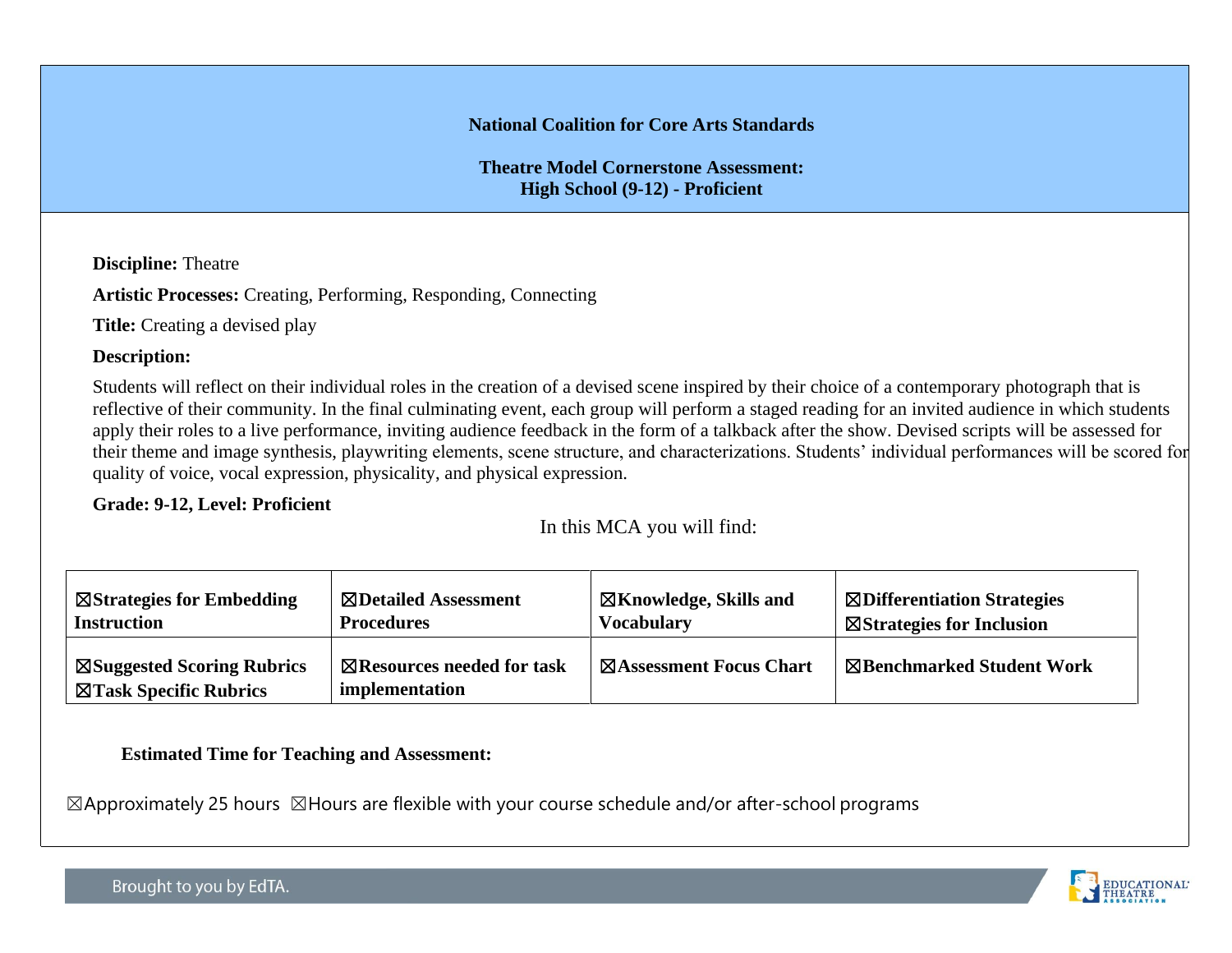**Strategies for Embedding in Instruction** *[possible sequence & strategies to embed Model Cornerstone Assessment within a classroom unit]*

- A. **Explore:** Contribute ideas and accept peer ideas by exploring themes found in the art using a variety of ensemble activities (Responding/Reflect)
- B. **Frame:** Discuss as a group theatrical conventions that might be applied in a theatre performance (for example: Mime, Montage, Tableau, Flashback, Narration, Direct Address, etc) to communicate the chosen theme (Connecting/Interrelate)
- C. **Sequence:** Draft a basic plot diagram and include fundamental playwriting elements, for example: Dialogue, Stage Directions, etc. (Create/Develop)
- D. **Rehearse:** Collaborate as a group to assign individual roles within the rehearsal process and apply prior learning to devised scene rehearsals (Creating/Rehearsal)
- E. **Performance:** Present a staged reading to entertain and elicit audience feedback to inform final reflection and proposed revisions (Performing/Share-Present)

**Detailed Assessment Procedures** [clear outline of procedures necessary to obtain comparable work from multiple teachers - i.e., coding and file format for preservation of student work (mp3, PDF), etc.]

- **1. Formative Assessment #1:** Individual Written Reflection on Devising and Prewriting Process
- **2. Formative Assessment #2:** Written Reflection of Individual Performance of Staged Reading
- **3. Summative Assessment #1:** Teacher Evaluates Student Ensemble Recorded Performances Individually
- **4. (Optional) Summative Assessment #2:** Students perform a second staged reading performance of plays after self-assessment of first performance.

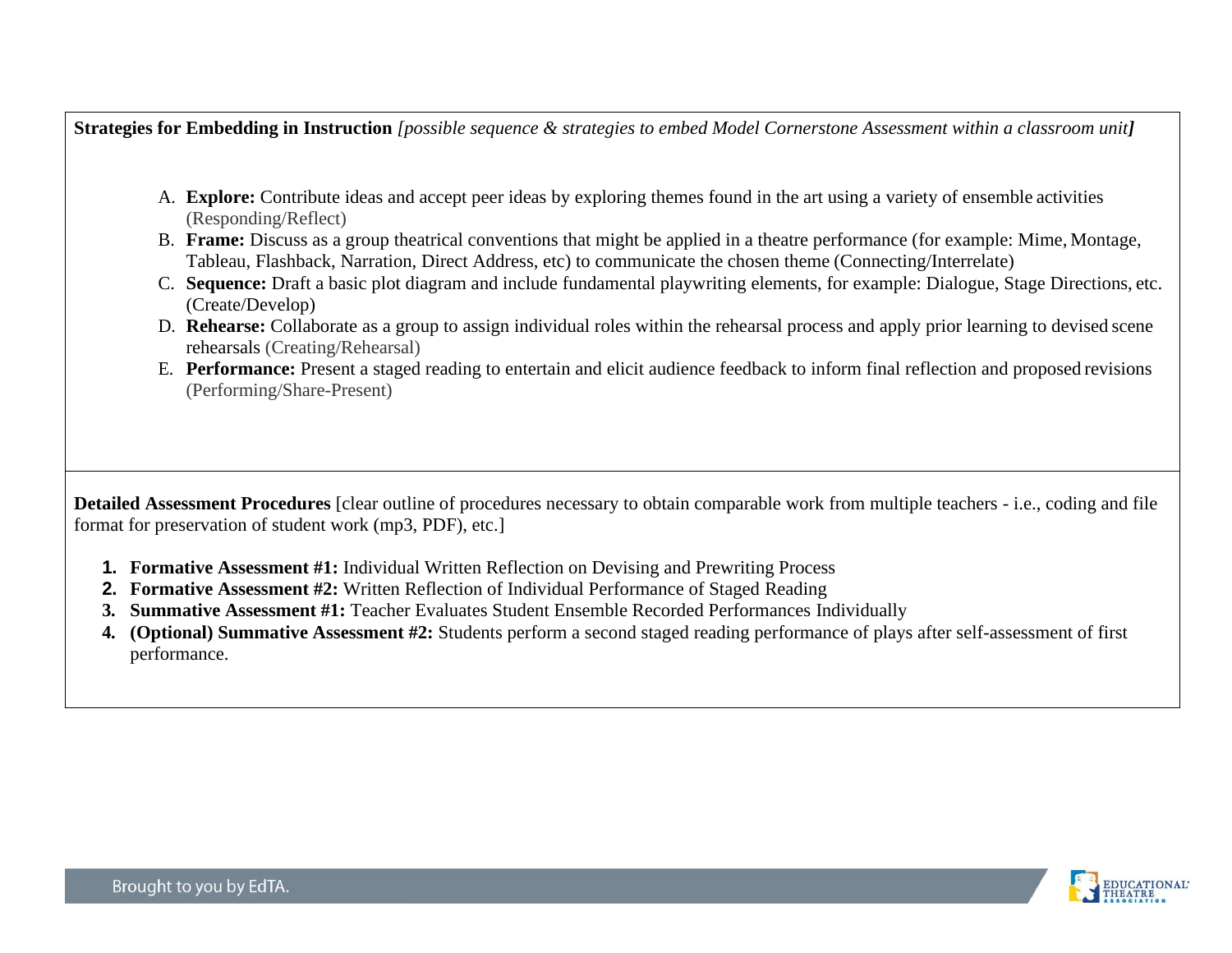#### Knowledge, Skills and Vocabulary

#### **Knowledge and Skills**

*Students will:*

- *infer theme from a still image.*
- *incorporate elements from the still image into the devising and prewriting process.*
- *collaborate as an ensemble to incite original ideas.*
- *draft an original scene.*
- *perform a staged reading.*
- *elicit audience feedback.*
- *reflect on individual contribution to the devising and playwriting process*
- *reflect on strengths and areas of growth in movement, voice, and interpretation*

## **Key Vocabulary**

| Devised Theatre  | Exposition                 | Tableau               | Dialogue                            | Monologue |
|------------------|----------------------------|-----------------------|-------------------------------------|-----------|
| Ensemble         | Setting                    | <b>Play Structure</b> | <b>Character Development</b>        | Plot      |
| Voice            | <b>Element of Surprise</b> | Inciting Incident     | Conflict                            | Climax    |
| Resolution       | <b>Rising Action</b>       | <b>Falling Action</b> | <b>Objectives</b>                   | Tactics   |
| <b>Obstacles</b> | <b>Stage Directions</b>    |                       | <b>Given Circumstances</b><br>Theme |           |
| Antagonist       | Protagonist                |                       | Movement                            | Dramaturg |

**\*Not an exhaustive list. Feel free to add key vocabulary as needed. Connect to Glossary in NCAS for theatre.** 

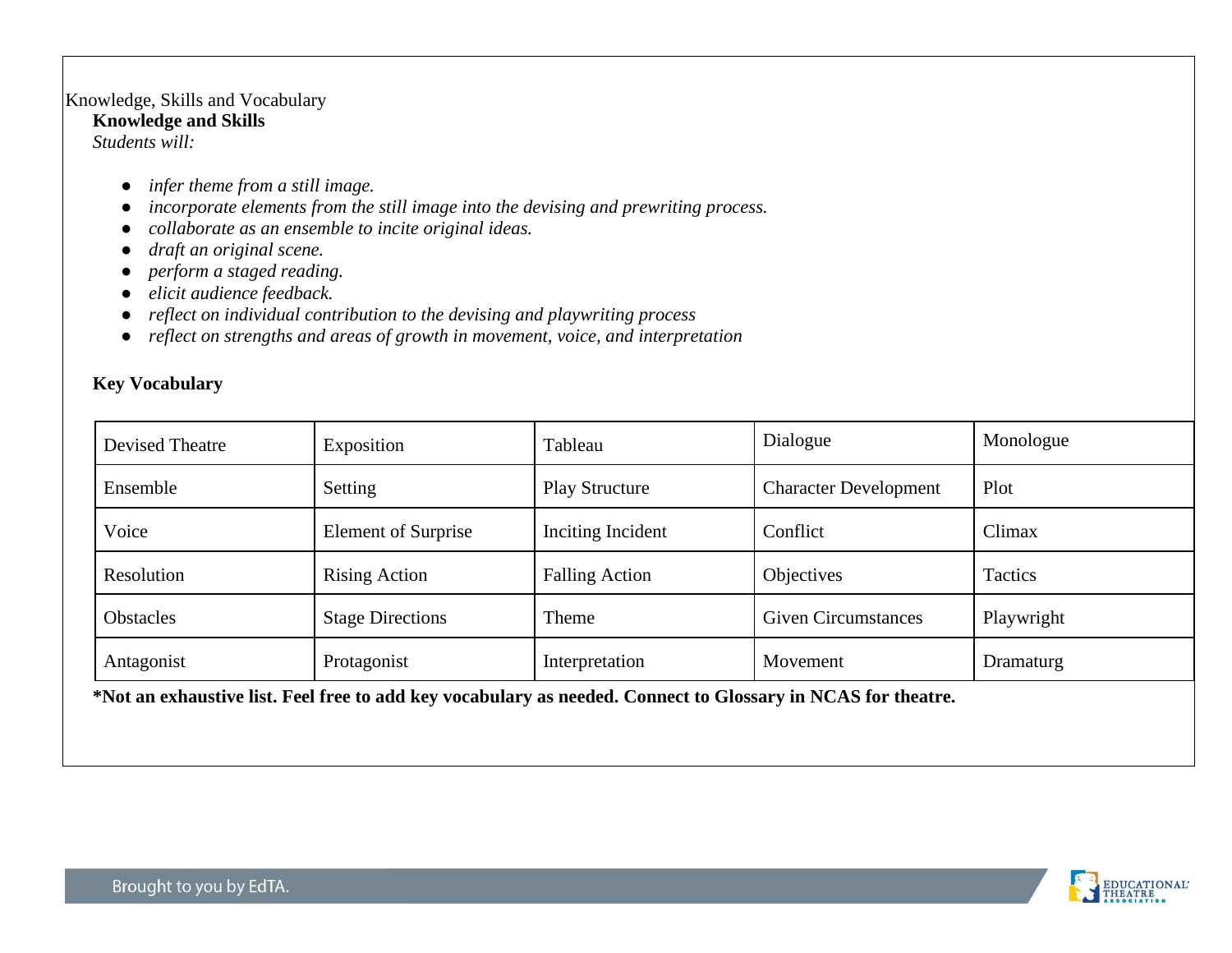## **Academic Vocabulary**

| Genre                                                                                        | Reflect<br><b>KEI</b> | Ë<br>Draft | $\mathbf{M}$<br>vise | Anar<br>V ZU |
|----------------------------------------------------------------------------------------------|-----------------------|------------|----------------------|--------------|
| Interpret<br>the contract of the contract of the contract of the contract of the contract of | orate                 | Infer      | Imply                | Elicit       |

## **Teachers will share EUs and EQs with students before and during instruction and revisit these questions at the end of lessons in order to check for understanding, and scaffold instruction.**

| <b>Strategies for Inclusion for Instruction</b> (Specially designed)<br>instruction and support for students with disabilities to provide<br>equitable learning opportunities. This may be filled in by individual<br>teachers based on their own students' needs.)                                                                                      | <b>Differentiation Strategies for Instruction</b> (Instructional approaches<br>that respond to individual student needs and strengths to maximize<br>student learning and success.)                                                                                                                                                      |  |  |
|----------------------------------------------------------------------------------------------------------------------------------------------------------------------------------------------------------------------------------------------------------------------------------------------------------------------------------------------------------|------------------------------------------------------------------------------------------------------------------------------------------------------------------------------------------------------------------------------------------------------------------------------------------------------------------------------------------|--|--|
| Post agenda and student objectives in student-friendly language<br>on the board<br>Vary modes of instruction to include different learning styles,<br>like visual learners, kinesthetic learners, aural learners, etc.<br>Establish safe environment by creating community agreements<br>designed by students                                            | Provide sentence frames for all student writing, both drafting<br>and assessment writing<br>Provide comprehensible input through visuals and connections<br>⊔<br>to culture and community<br>Provide multiple opportunities for students to communicate with<br>$\Box$<br>each other, in and around the content                          |  |  |
| <b>Inclusion Strategies for Assessment</b><br>Provide reasonable testing accommodations for students with<br>special needs<br>Offer modified performance options for students with special<br>$\bullet$<br>needs, for example: reading from a script, partial memorization,<br>role-sharing, etc.<br>Provide question prompts for self-assessment essays | <b>Differentiation Strategies for Assessment</b><br>variety of assessment types: performance, written, oral, multiple<br>intelligences, formative, rubric-based, etc.<br>Write prompts in language and syntax that is accessible to all<br>students<br>Preview rubrics and scaffold academic language terms before<br>assessing students |  |  |

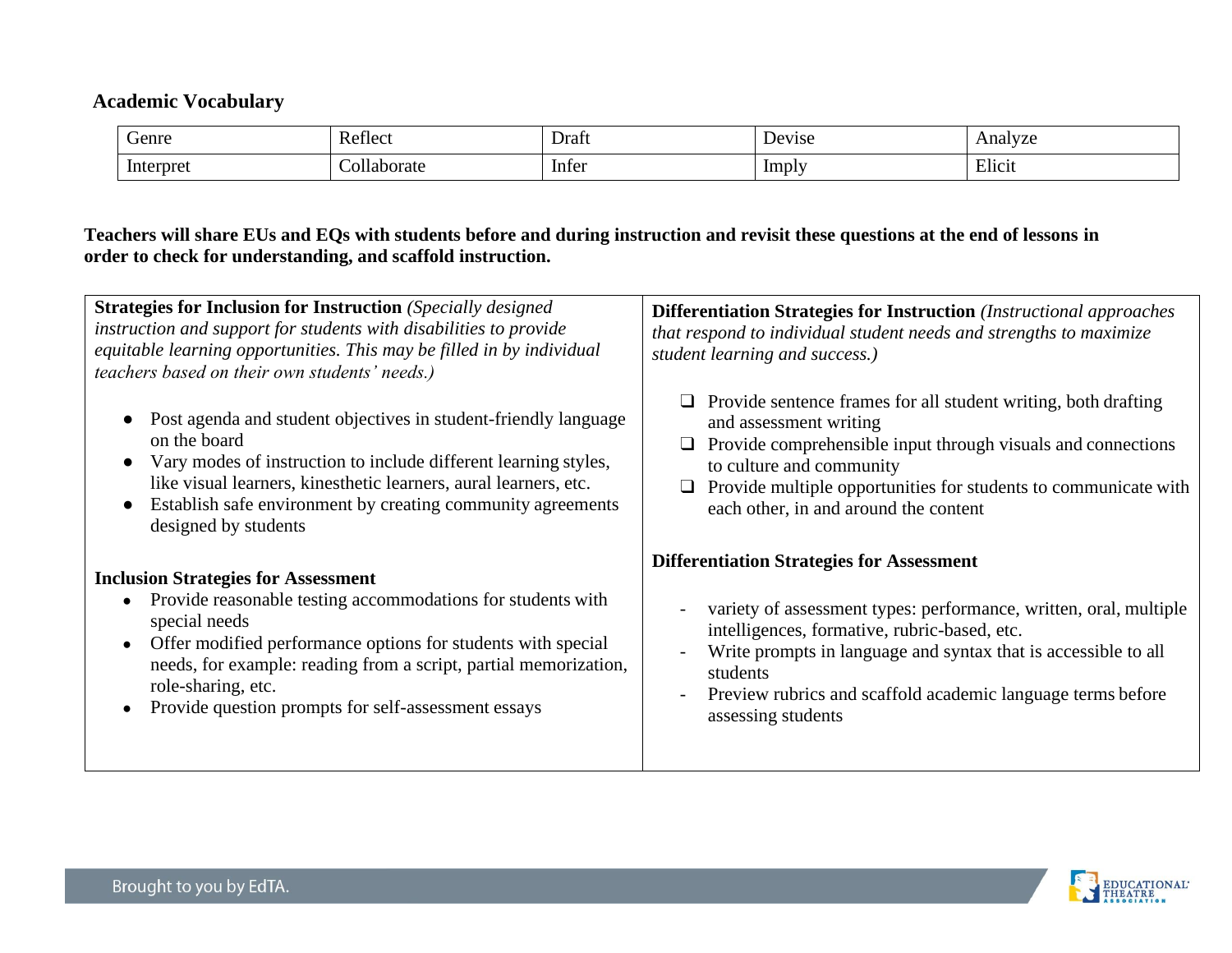## **Resources**

<https://www.nytimes.com/column/learning-picture-prompt>

*The New York Times*



[Moment Work: Tectonic Theater Project's Process of Devising Theater](https://www.amazon.com/gp/product/1101971770/ref%3Doh_aui_detailpage_o02_s00?ie=UTF8&psc=1) Kaufman, Moises [Theatre for Community Conflict and Dialogue: The Hope Is Vital Training Manual](https://www.amazon.com/gp/product/0325000026/ref%3Doh_aui_detailpage_o02_s00?ie=UTF8&psc=1) Rohd, Michael [Your Handy Companion to Devising and Physical Theatre. 2nd Edition.](https://www.amazon.com/gp/product/1291718850/ref%3Doh_aui_detailpage_o02_s00?ie=UTF8&psc=1) Orti, Pilar *A Practical Guide to Ensemble Devising* Robinson, Davis *Writing in Collaborative Theatre-Making* by Sarah Sigal

**EDUCATIONAL** 

Brought to you by EdTA.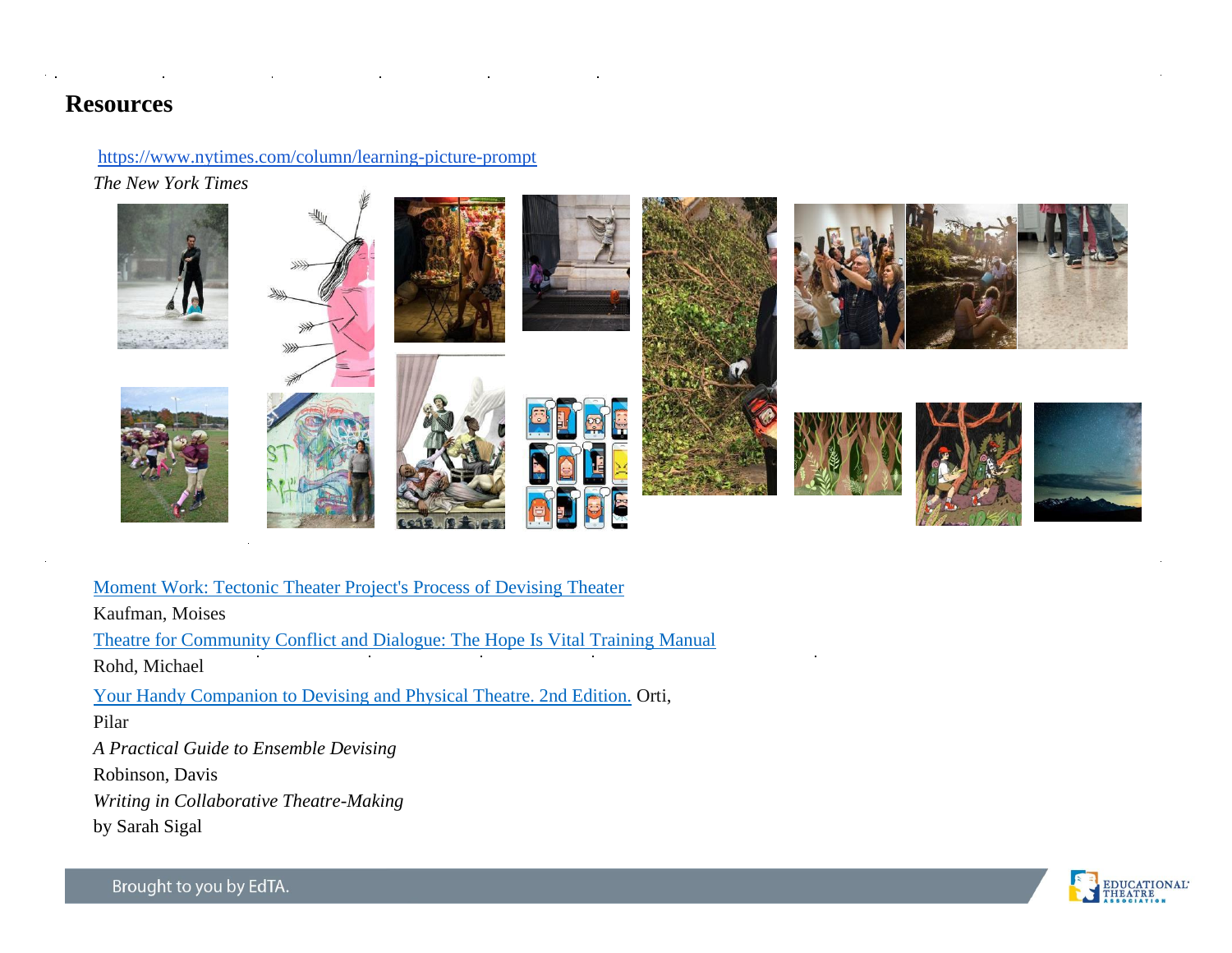| <b>Suggested Scoring Devices</b> [rubrics, checklists, rating scales, etc. based on the Traits] |  |  |  |  |
|-------------------------------------------------------------------------------------------------|--|--|--|--|
| --Teacher Created Pre, During, Post Assessment of Devised Theatre, and Playwriting              |  |  |  |  |
| --Formative Student Written Reflection Assessment Rubric                                        |  |  |  |  |
| --Summative Student Performance Self-Assessment Rubric                                          |  |  |  |  |
| <b>Task Specific Rubrics</b>                                                                    |  |  |  |  |
| --Script Rubric                                                                                 |  |  |  |  |

--Summative Rehearsed Reading Rubric

# *Script Rubric*

| Category                   | Above Standard                                                                           | At Standard                                                                               | Approaching Standard                                                           | <b>Below Standard</b>                                                      |
|----------------------------|------------------------------------------------------------------------------------------|-------------------------------------------------------------------------------------------|--------------------------------------------------------------------------------|----------------------------------------------------------------------------|
| Theme and<br>Image         | Script demonstrates a<br>synthesis of theme and<br>image.                                | Script demonstrates a<br>unified theme that reflects<br>the image.                        | Script uses theme to<br>reference aspects of the<br>image.                     | Script and theme have a<br>tentative connection to the<br>image.           |
| Elements of<br>Playwriting | Script employs elements of<br>playwriting inventively to tell<br>the story.              | Script employs elements of<br>playwriting to tell the story.                              | Script employs elements of<br>playwriting inconsistently to<br>tell the story. | Script employs elements of<br>playwriting inadequately to tell a<br>story. |
| Scene Structure            | Climactic scene structure is<br>used to create a clear and<br>engaging narrative.        | Climactic scene structure is<br>used to create a clear<br>narrative.                      | Climactic scene structure<br>is used to create an<br>inconsistent narrative.   | Climactic scene structure and/or<br>narrative are unclear.                 |
| Characters                 | Script includes truthful<br>characters and relationships<br>that tell an engaging story. | Script includes believable<br>characters and relationships<br>that tell a cohesive story. | Script includes characters<br>and relationships that tell a<br>story.          | Script includes characters and<br>relationships that populate a<br>story.  |

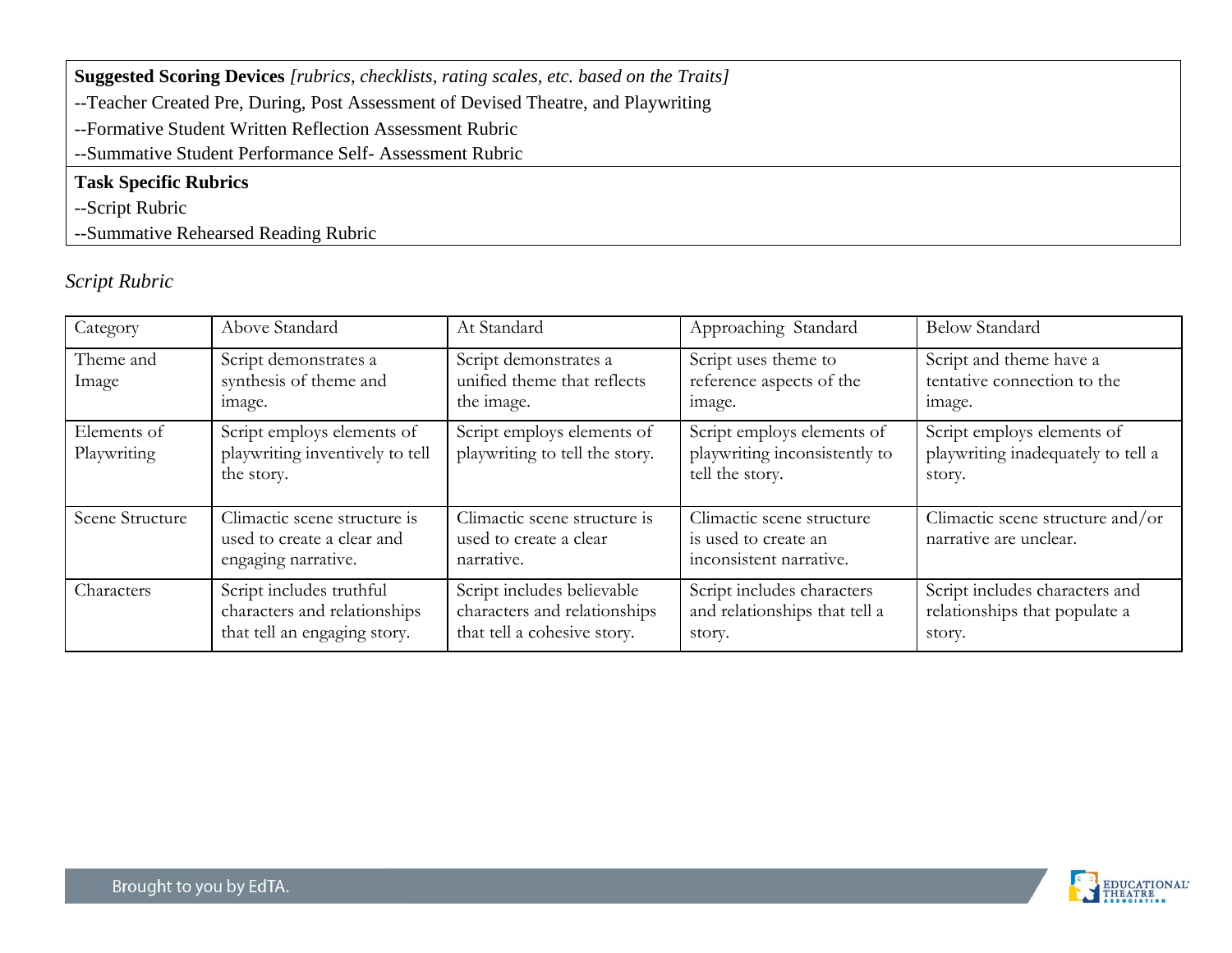# *Performance Rubric*

|                         | <b>Above Standard</b>                                                                                                                                                                            | At Standard                                                                                                                          | <b>Near Standard</b>                                                                                                                                                                        | <b>Below Standard</b>                                                                                                                                  |
|-------------------------|--------------------------------------------------------------------------------------------------------------------------------------------------------------------------------------------------|--------------------------------------------------------------------------------------------------------------------------------------|---------------------------------------------------------------------------------------------------------------------------------------------------------------------------------------------|--------------------------------------------------------------------------------------------------------------------------------------------------------|
| Voice                   | • Speaks in an easy,<br>natural conversational<br>manner<br>• Volume is varied,<br>appropriate and<br>supportive of the<br>text and situation<br>• Vocal choices express<br>the text and subtext | • Speaks in a<br>conversational<br>manner<br>• Volume is appropriate<br>to the situation<br>• Vocal choices<br>support the text      | • Speaks as if taking turns<br>• Volume is inconsistent<br>always<br>not<br>$\alpha$<br>supportive<br>of the<br>situation<br>• Vocal choice are<br>inconsistently<br>supportive of the text | • Speaks as if reading<br>aloud<br>• Volume is inadequate<br>to the situation<br>• Vocal choice, if made,<br>are unrelated to the<br>text              |
| <b>Vocal Expression</b> | • Employs vocal<br>expression to<br>illuminate the text<br>• Vocal expression<br>choices clarify or<br>enhance the situation.                                                                    | $\bullet$ Employs vocal<br>expression to<br>support the text<br>• Vocal expression<br>choices are<br>appropriate to the<br>situation | • Vocal expression<br>relates to the text<br>inconsistently<br>• Vocal expression<br>choices relate to the<br>situation<br>inconsistently.                                                  | • Vocal expression<br>choices, if made, are<br>unrelated to the text.<br>• Vocal expression<br>choices, if made, are<br>unrelated to the<br>situation. |